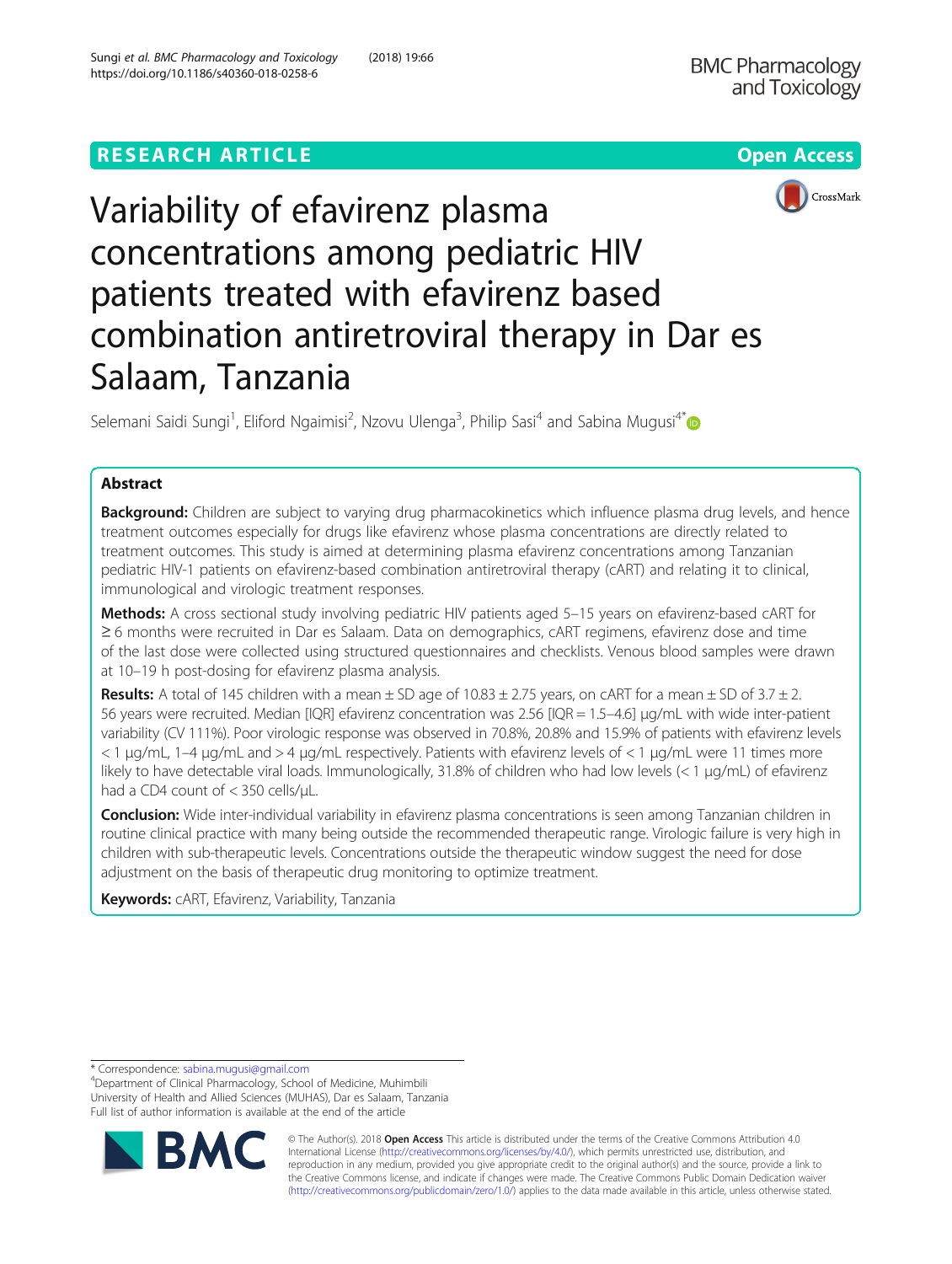## Background

Combination antiretroviral therapy (cART) has revolutionized the lives of HIV-1infected adults and children across the world contributing to the continual decrease of new infections [[1\]](#page-7-0). With adequate resources, management of pediatric HIV infection using cART has shown substantial clinical benefits and improved quality of life such as improvement in immunologic status, sustained virologic suppression and enhancement of survival. Such favorable responses are similar to those observed in adults, however, these benefits are observed when optimal plasma drug concentrations of cART drugs are attained and maintained [\[2](#page-7-0)].

Treatment for HIV-1 infections in Tanzania involves the use of a combination of antiretroviral drugs commonly with two Nucleoside Reverse Transcriptase Inhibitors (NRTI) and one Non-Nucleoside Reverse Transcriptase Inhibitor (NNRTI) [[3](#page-7-0)]. The National AIDS Control Program (NACP) guidelines currently recommend protease inhibitor (PI)-based regimens for all pediatric HIV patients previously exposed to nevirapine (an NNRTI) during prevention of mother to child transmission. The recommended regimen for the under-three-years-old pediatric patients now is abacavir, lamivudine and lopinavir/ritonavir (a protease inhibitor - based cART) [[3\]](#page-7-0). After reaching three years of age the protease inhibitor is replaced by an NNRTI particularly efavirenz.

The use of efavirenz-based regimens among pediatric patients aged at least three years and above is an advantage in resource-constrained settings because efavirenz has fewer drug interactions compared to protease inhibitors and appears to be better tolerated with less risk of leading to severe adverse effects than nevirapine [[4](#page-7-0)–[7](#page-7-0)]. This has led to better treatment outcomes compared to nevirapine making it a better NNRTI option, with recommendations from the world health organization (WHO) to make efavirenz the NNRTI of choice in first line treatment of HIV-1 infections [[4](#page-7-0), [5](#page-7-0), [8\]](#page-8-0). More recent research has shown the safety of prolonged cART use among HIV-infected children and suggest that suppressive NNRTI-based regimens can be associated with lower levels of systemic inflammation [[9\]](#page-8-0). Efavirenz is a key drug in the treatment of HIV infection among pediatric patients aged three years and above in Tanzania [[3](#page-7-0)].

Efavirenz is available in both liquid and solid formulations (suspension and tablet/capsule). For patients older than three years efavirenz dosing is in accordance with weight bands starting with children weighing at least 10Kg [[3\]](#page-7-0). Both inter and intra-individual variability in pharmacokinetics of efavirenz leads to variability in efavirenz steady state plasma concentrations. Concentrations above 4 μg/mL are normally associated with increased central nervous system (CNS) adverse effects such as insomnia, frequent nightmares and hallucinations, whereas efavirenz plasma concentrations below 1 μg/mL result into more frequent treatment failures [[10](#page-8-0)] . Some of the factors associated with efavirenz pharmacokinetic variability include; host genetic factors, body weight, gender, ethnicity, drug interactions and binding to plasma proteins [[8,](#page-8-0) [11](#page-8-0)–[13](#page-8-0)]. The appropriate use of cART in pediatric patients requires careful considerations of individual drugs' disposition kinetics, as well as the impact on the drugs' pharmacokinetics and pharmacodynamics occurring during developmental changes as a child grows [[14](#page-8-0)].

These variations in pharmacokinetic parameters lead to unpredictable responses to treatment in pediatric patients [[15](#page-8-0)]. Therefore, even with the use of pediatric fixed-dose combination antiretroviral tablets, treatment outcome may still be suboptimal in a considerable proportion of patients [\[16\]](#page-8-0). This variability may lead to sub-therapeutic or supra-therapeutic concentrations of efavirenz in pediatric patients which is a major threat to the long-term success of antiretroviral treatment. Resulting sub-therapeutic concentrations may be associated with lack of potency in suppressing viral replication leading to an increased chance of developing mutations, subsequently resistance, and hence treatment failure [[13](#page-8-0)]. Supra-therapeutic concentrations increase the risk for toxicity, poor adherence and eventual treatment failure as well.

Treatment failures among pediatric patients on efavirenz-based cART are still observed in our settings as evidenced by pediatric patients being switched to alternative first line regimens or to the more complex and costly second-line regimens. This may be associated with children not achieving therapeutic efavirenz concentrations which leads to inadequate suppression of viral replication and hence treatment failure. Resistance and eventual treatment failure is of great concern because of fewer first line alternative options in our settings as well as the high cost of second line regimens (which are complex and may not be available in our settings) [\[17](#page-8-0)]. This is particularly important for children who will be in need of cART for their whole lives.

## Methods

## Study sites and study design

This was a cross sectional study conducted at six HIV clinics namely; Muhimbili National Hospital (MNH), Temeke Municipal Hospital, Infectious Diseases Centre (IDC), Mwananyamala Hospital, Mbagala Rangi Tatu Hospital and Sinza Palestina Hospital in Dar es Salaam, Tanzania. The study recruited HIV-positive pediatric patients (aged 3-15 years) attending HIV care and treatment centers (CTC) who were using efavirenz-based cART for at least six months. Pediatric patients with diarrhea, vomiting, those with renal or liver disease were excluded from the study. Pediatric patients using medicines with known potential interactions with efavirenz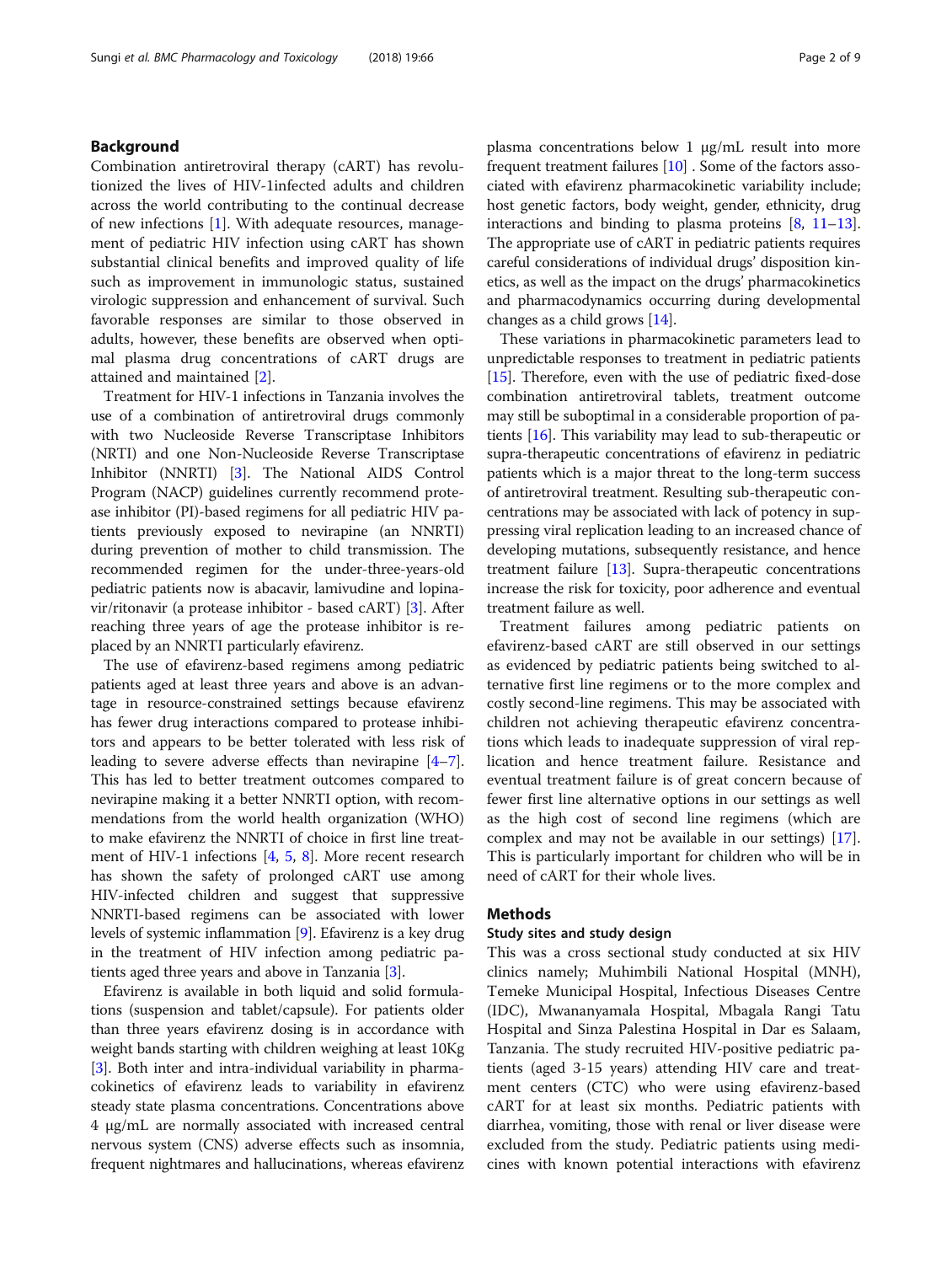such as rifampicin, fluconazole and ketoconazole were also excluded from the study.

#### Data collection and laboratory analysis

The sample size for this study was calculated based on methods for establishing reference intervals and on previous studies with children of similar age groups which found that 29% and 28% of children had sub and supra-therapeutic EFV plasma concentrations respectively [[12,](#page-8-0) [18](#page-8-0), [19\]](#page-8-0). Taking this into account therefore a sample size of 150 children was proposed with a relative precision of 10% and a confidence interval (CI) of 95%. The children were recruited using consecutive sampling method until a desired sample size was obtained. Interviews were conducted with the aid of structured questionnaires. The interviews extracted data such as demographics, the time efavirenz dose was last taken, data on missed dose(s) in the previous three days, adverse effects and if any over the counter medicine(s) had been taken in the past seven days. A standardized checklist was used to extract more data from patients' CTC files. Data extracted included weight, WHO clinical stage, current clinical signs and symptoms, cART regimen in use, efavirenz dose in use, previous cART regimen used, last viral load measured and last CD4 cell counts. Clinical examinations were conducted by the attending clinicians, and data on this and prescription information was extracted from the CTC files.

For clinical responses, we were observing; current clinical signs and symptoms, frequency of opportunistic infections, weight, growth/development progress of a child, mid upper arm circumference (MUAC) and WHO clinical staging; weight for age(WAZ) and height for age(HAZ)  $\ge -2$  z-score were used to define good clinical outcomes [[20,](#page-8-0) [21\]](#page-8-0). Weight-for-age and height-for-age were calculated using weight and height for age WHO calculator. Body mass index (BMI) for age percentiles were also calculated using the age-and-sex-specific percentile for BMI using the Centers for Disease Control calculator for children and teens aged 2-19 years [[22\]](#page-8-0). Virologic response was determined using HIV-1 RNA levels (viral load) measurements where a positive response was considered if a child's viral load was below the cutoff point of 400 copies/mL [[10](#page-8-0)] . With immunological response the focus was on the CD4 cell count/percentage; a CD4 cell count of above the cutoff point of 350 cells/mm<sup>3</sup> was considered as a positive immunological response as recommended by the NACP guideline for children aged five years and above, and CD4 cell count of 25% or  $750$ cells/mm<sup>3</sup> for those below five years of age [[3\]](#page-7-0).

Blood sampling was done between 12 and 19 h post-dosing (after the interview). This would help to get the relevant information on mid-dosing interval plasma

levels because of the long half-life of efavirenz [\[10](#page-8-0)]. Venous blood samples were taken for estimation of efavirenz mid-dosing interval plasma concentrations, viral load and CD4 cell count.

Blood samples for viral load and efavirenz plasma concentration analysis was collected in two sterile ethylene diamine tetra-acetic acid tubes and centrifuged within 6 h of sample collection [[23](#page-8-0)]. Centrifugation was at 100%  $(5100 \times 1000$  U/minute) for 10 min using Benchtop centrifuge w/6-Well Fixed Angle Rotor model EBA 3S (Hettich Universal, Germany) and later stored at − 80 °C. The viral load measurements were done using Roche Molecular Diagnostic's COBAS,® TaqMan® Analyzer. The plasma efavirenz levels were analyzed using a validated reverse phase High Performance Liquid Chromatography (HPLC) with ultraviolet detection at Muhimbili University of Health and Allied Sciences (MUHAS) - Swedish International Development Cooperation Agency (Sida) Bioanalytical Laboratory. The individual steady state mid-dosing interval plasma concentration of efavirenz of each child in the study was obtained, the concentrations were checked to see whether they lie within manufacturers' recommended or published intervals of between 1 and 4  $\mu$ g/mL [[10](#page-8-0)].

The chromatographic analysis using the HPLC System consisted of auto sampler (SIL-20A, 20 MPa Max Pressure, Shimadzu), UV-detector (SPD-20AV, Shimadzu) and pump (LC-20AT, Shimadzu) with a degasser (DGU-2A3, Shimadzu) and the analytical column was Zorbax Extend C18 (150  $\times$  4.6 mm I.D, 5 µm particle size; Agilent Technologies, Netherlands). Detection wavelength and flow rate were set at 275 nm and 0.8 mL/minute respectively. Carbamazepine was used as the internal standard whereas efavirenz was used as the reference standard. Mobile phase consisted of 25 mM of triethylamine –in-water – acetonitrile mixture (65:35,  $v/v$ ). Method validation of the efavirenz assay was done and both inter-day and intra-day accuracy and precision fulfilled the FDA's acceptance criteria of being within  $\pm 15\%$  for bioanalytical methods [\[24\]](#page-8-0).

#### Statistical analysis

The collected data was entered in SPSS computer statistical package version 21(Copyright 2007, SPSS Inc.; Chicago, IL, USA), followed by data coding, checking and cleaning. Data entry was done twice to ensure appropriate data consistency and quality. Inter-individual pharmacokinetic variability was evaluated using percentage of coefficient of variation (CV %) calculated as a ratio of standard deviation to the mean plasma efavirenz concentration multiplied by 100. Continuous variables were compared using Student's t-test, while categorical variables were compared using chi-square test. The predicting value of efavirenz plasma concentrations for cART responses (virologic, immunologic and clinical)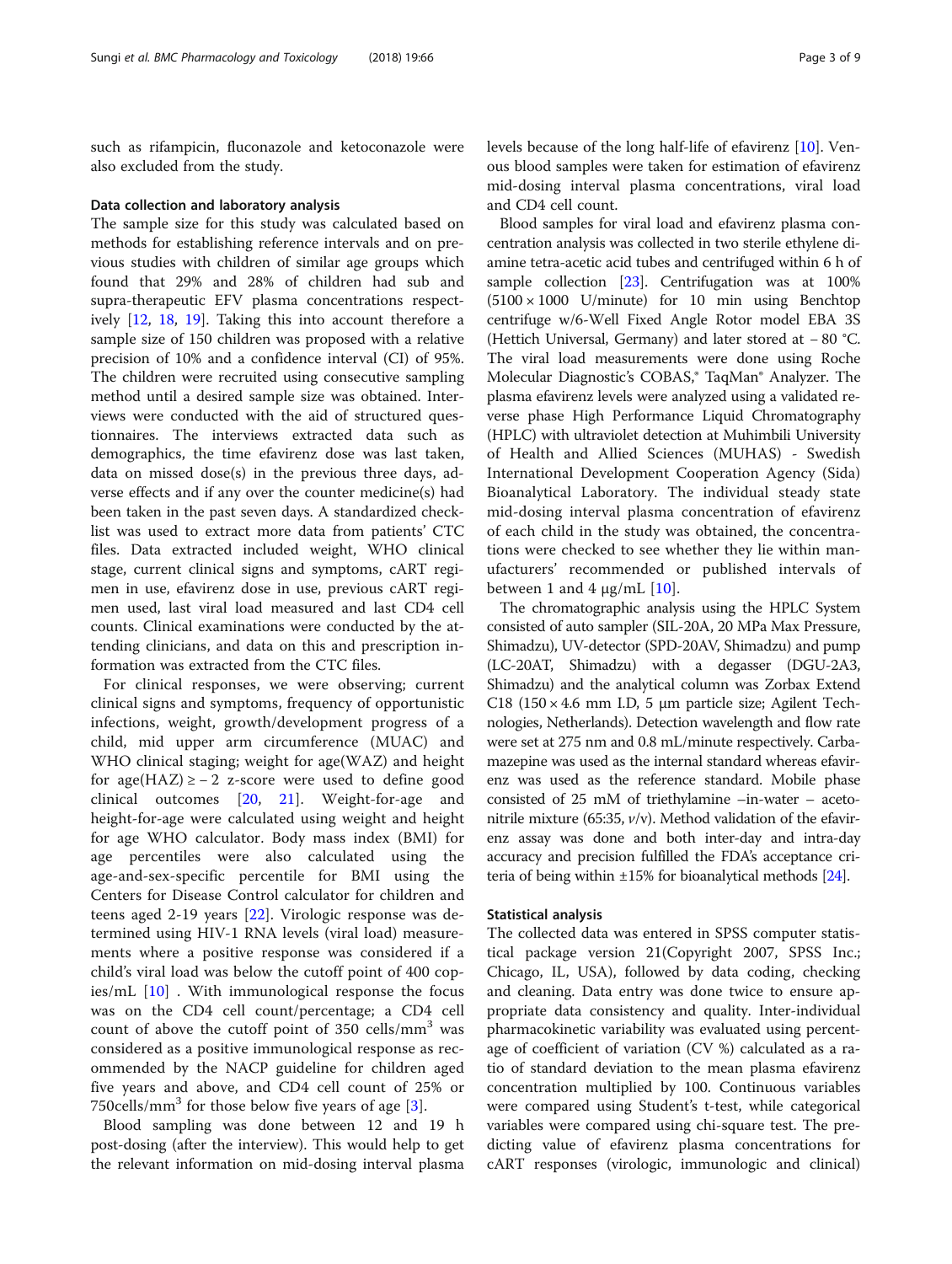and CNS adverse effects were determined using univariate and multivariate logistic regression analysis. Variables in univariate analysis with a  $p < 0.2$  was included in multivariate analysis to assure that all pertinent and potentially predictive variables are studied. Pearson correlation test was used to analyze the correlation between treatment responses and efavirenz plasma concentration and duration of efavirenz use. A  $p$ -value of less than 5%  $(p < 0.05)$  was considered to be statistically significant.

## **Results**

A total of 327 children were screened from the clinic attendance registers, whereby 151 children were approached at MNH [[10](#page-8-0)], IDC (44), Temeke Hospital [[25\]](#page-8-0), Mwananyamala Hospital [[26\]](#page-8-0), Mbagala Rangi Tatu Hospital [\[27\]](#page-8-0) and Sinza Palestina Hospital [[5\]](#page-7-0). Of these 151 children approached, 6 could not be included into the study for various reasons (the parents of five children refused consent, and phlebotomists could not take a blood sample from one). The study thus involved 145 pediatric HIV patients aged between 5 and 15 years with mean  $\pm$  SD age of 10.83  $\pm$  2.75 years weighing between 13 and  $58Kg$  (mean  $\pm$  SD weight of  $28.30 \pm 8.66Kg$ ), with more males (58.6%) compared to females. A total of 43.4% of the children included in the study were orphaned (having lost one parent or both). The most frequent NRTIs used in combination with efavirenz were zidovudine and lamivudine (in 86.2% of children).

At the time of sample collection 44 (30.3%) of the study participants were using cART concomitantly with other drugs (21.4% cotrimoxazole, 2.1% artemether lumefantrine, and 2.8% amoxycillin). None of the patients reported to be taking any traditional medicine (natural health products) and none were on isoniazid preventive therapy (IPT). Using the mid upper arm circumference to evaluate the patients' nutritional status, 64.6% of the patients had normal nutrition status, whereas 32.6% and 2.8% had moderate and severe malnutrition respectively. Anthropometric weight-for-age Zscores (WAZ) showed a high proportion of children who were severely undernourished (14.5%) and moderately undernourished (22.1%), with 63.4% having a normal weight. The height-for-age scores showed that 35.1% of the children had varying degrees of stunting (26.2% moderately stunted and 8.9% severely stunted). Using the BMI-for-age percentiles a relatively large proportion of children (31.7%) fell below the 5th percentile indicating underweight among these children. Among the underweight, 54.3% were below the 1st percentile indicating wasting.

The median CD4 T-cell count of the patients was 763 (Interquartile range  $[IQR] = 498-1069$ ) cells/ $\mu$ L with most of the children (84.8%) having CD4 cell counts of above 350 cells/μL. Virological assessment revealed that 27.7% of patients had detectable viral loads of over 400 copies/mL despite having used  $cART$  for a mean  $\pm SD$ duration of  $3.7 \pm 2.56$  years. All patients had good self-reported adherence to their cART therefore good adherence statuses had been recorded in their CTC-2 cards. Table [1](#page-4-0) describes these sociodemographic and clinical characteristics of the children involved in the study.

#### Mid-interval steady state Efavirenz plasma concentration

The median time for sample collection for mid-interval efavirenz plasma concentration was 15.6 [IQR = 14.5–17.2] hours. The overall median mid-interval steady state efavirenz plasma concentration was found to be 2.56 [IQR  $= 1.5-4.6$ ]  $\mu$ g/mL for all the patients. There was no significant difference in efavirenz plasma concentrations for patients whose sampling times were  $12 \pm 2$  and  $17 \pm 2$  h post-dosing (median  $2.69$  [IQR =  $21.7-4.4$ ] versus  $2.39$  $[IQR = 1.4-5.1]$  hours respectively). Results based on the mean  $\pm$  SD plasma efavirenz concentration of 4.41  $\pm$ 4.89 μg/mL, the calculated coefficient of variation was found to be 111% for inter-patient variability of efavirenz plasma concentration.

Only 53.1% of the children were within the recommended efavirenz plasma concentration levels of 1–4 μg/mL with 16.6% having concentrations below 1 μg/mL. Table [1](#page-4-0) summarizes the sociodemographic characteristics of the patients based on the recommended plasma efavirenz concentrations cutoff points of  $< 1$  μg/mL, 1–4 μg/mL and  $> 4 \mu$ g/mL. Majority of male participants (61.2%) had efavirenz concentrations between 1 and 4 μg/mL compared to female participants, however this was not statistically significant  $(X^2 (N = 145) = 5.48, p = 0.064)$ . The 5–10 years age group had a significantly larger number of patients (65.1%) with plasma efavirenz concentrations within the  $1-4 \mu$ g/mL interval compared to those aged  $11-$ 15 (43.9%), whereas those aged 11–15 had significantly more children with efavirenz concentrations below  $1 \mu g/ml$ compared with children aged 5–10 years (20.7% versus 11.1%)  $(X^2 (N = 145) = 6.57, p = 0.037)$ . It was found that 55.3% of the participants with CD4 T-cell counts greater than the cutoff point of 350 cells/μL (good immunological response) had efavirenz plasma concentrations between 1 and 4μg/mL,whereas 30.9% of the patientswithCD4 below 350 cells/μL had plasma efavirenz levels < 1 μg/mL. Efavirenz plasma concentrations of  $> 1 \mu g/mL$  was found to be associated with good immunological response ( $OR = 3.1$ )  ${95\%}$ CI:0.86–8.95},  $p = 0.051$ ).

The study found that a statistically significant association ( $p < 0.001$ ) exists between efavirenz plasma concentrations and viral load. Of the 105 participants with good virologic response (viral load < 400 copies/mL) 58.1% had therapeutic efavirenz plasma concentrations (1–4 μg/mL) while 35.2% were found to have efavirenz plasma concentrations above 4 μg/mL. Efavirenz plasma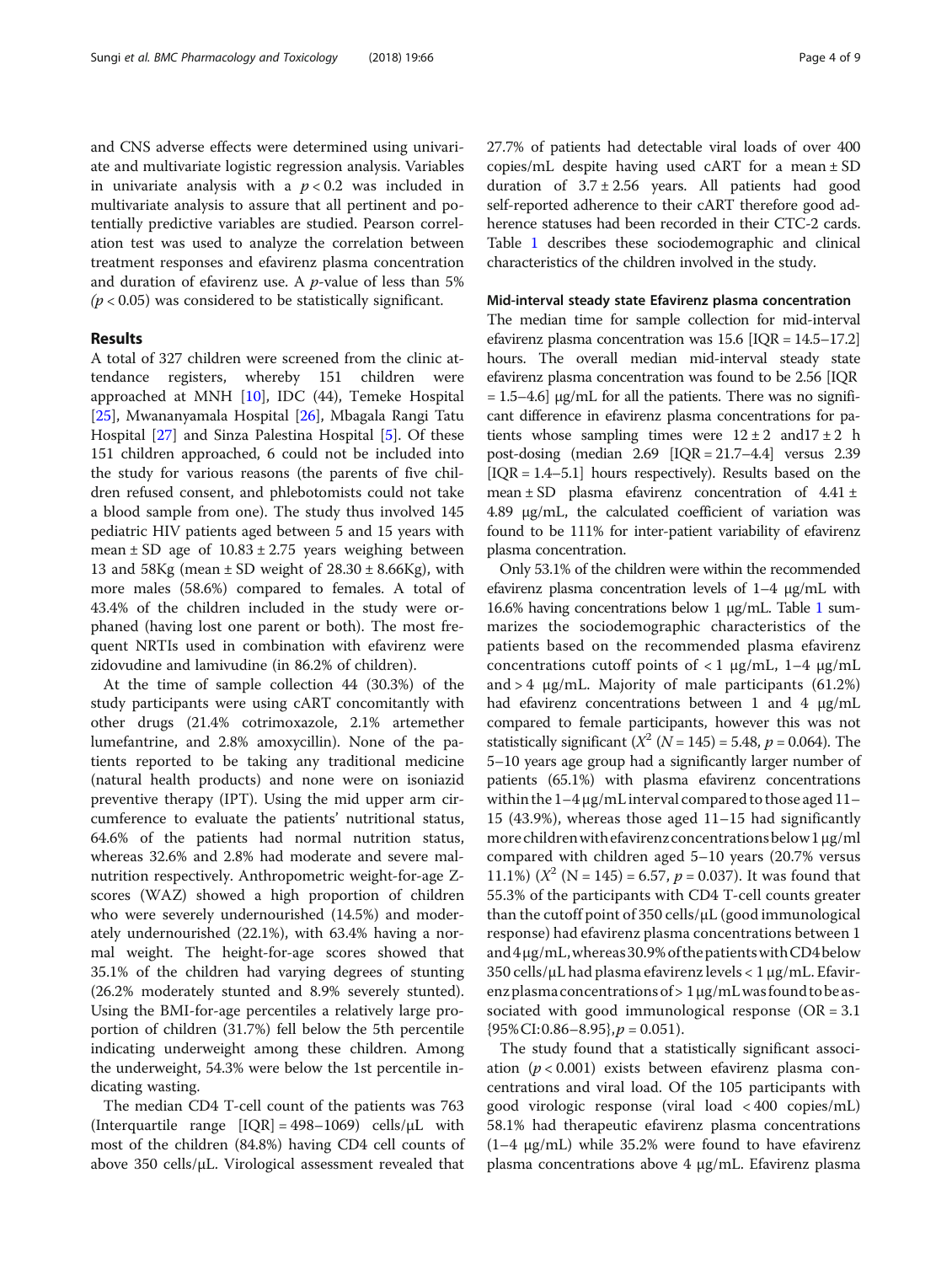<span id="page-4-0"></span>

|  |  | Table 1 Sociodemographic characteristics of patients based on the efavirenz plasma concentrations' recommended cutoff points |  |
|--|--|------------------------------------------------------------------------------------------------------------------------------|--|
|  |  |                                                                                                                              |  |

| Participant variable      |                           | Efavirenz concentration  |                          |                        |           |  |
|---------------------------|---------------------------|--------------------------|--------------------------|------------------------|-----------|--|
|                           |                           | $<$ 1 $\mu$ g/mL<br>n(%) | $1 - 4 \mu q/mL$<br>n(%) | $> 4 \mu g/mL$<br>n(%) | $p$ value |  |
| Sex                       | Male                      | 11(12.9%)                | 52(61.2%)                | 22(25.9%)              | 0.064     |  |
|                           | Females                   | 13(21.7%)                | 25(41.7%)                | 22(36.7%)              |           |  |
| Age group (years)         | $5 - 10$                  | $7(11.1\%)$              | 41(65.1%)                | 15(23.8%)              | 0.037     |  |
|                           | $11 - 15$                 | 17(20.7%)                | 36(43.9%)                | 29(35.4%)              |           |  |
| Orphan status             | Not orphaned              | 11 (13.4%)               | 53 (64.6%)               | 18 (22.0%)             | 0.006     |  |
|                           | Orphaned                  | 13 (20.6%)               | 24 (38.1%)               | 26 (41.3%)             |           |  |
| BMI-for-age percentiles   | <5th percentile           | 5 (10.9%)                | 18 (39.1%)               | 23 (50.0%)             | 0.011     |  |
|                           | 5-85th percentile         | 19 (19.4%)               | 58 (59.2%)               | 21 (21.4%)             |           |  |
|                           | >85th percentile          | $\mathbf 0$              | $1(100\%)$               | $\mathsf{O}\xspace$    |           |  |
| Weight for age (WAZ)      | Normal weight             | 15(16.3%)                | 53(57.6%)                | 24(26.1%)              | 0.341     |  |
|                           | Moderately undernourished | 6(18.8%)                 | 12(37.5%)                | 14(43.8%)              |           |  |
|                           | Severely undernourished   | 3(14.3%)                 | 12(57.1%)                | 6(28.6%)               |           |  |
| Height for age (HAZ)      | Normal height             | 17(18.1%)                | 49(52.1%)                | 28(29.8%)              | 0.906     |  |
|                           | Moderately stunted        | $5(13.2\%)$              | 20(52.6%)                | 13(34.2%)              |           |  |
|                           | Severely stunted          | 2(15.2%)                 | 8(61.5%)                 | 3(23.1%)               |           |  |
| <b>MUAC</b>               | Normal nutrition          | 16(17.2%)                | 54(58.1%)                | 23(24.7%)              | 0.690     |  |
|                           | Moderate malnutrition     | 6(12.8%)                 | 21(44.7%)                | 20(42.6%)              |           |  |
|                           | Severe malnutrition       | $2(50.0\%)$              | 2(50.0%)                 | $O(0.0\%)$             |           |  |
| CD4 cell count (cells/µL) | $> 350$ cells             | 17 (13.8%)               | 68(55.3%)                | 38(30.9%)              | 0.108     |  |
|                           | $<$ 350 cells             | 7(31.8%)                 | 9(40.9%)                 | 6(27.3%)               |           |  |
| Viral load (copies/mL)    | <400 copies               | 7(6.7%)                  | 61(58.1%)                | 37(35.2%)              | 0.000     |  |
|                           | 400-1000 copies           | $1(33.3\%)$              | $1(33.3\%)$              | 1(33.3%)               |           |  |
|                           | $> 1000$ copies           | 16(43.2%)                | 15(40.5%)                | 6(16.2%)               |           |  |
| Concurrent Medication     | No                        | 15 (14.9%)               | 51 (50.5%)               | 35 (34.7%)             | 0.218     |  |
|                           | Yes                       | 9 (20.5%)                | 26 (59.1%)               | 9(20.5%)               |           |  |

Key: BMI Body Mass Index, WAZ Weight for age Z-scores, HAZ Height for age Z-scores, MUAC Mid Upper Arm Circumference

concentration of  $> 1$  µg/mL was therefore found to be associated with virologic success (OR = 9.5{95% CI: 3.6–25.1},  $p < 0.01$ ). Virologic failure was found to be 70% among those with sub-therapeutic levels compared to only 20.5% and 15.6% in the therapeutic and supra-therapeutic levels. Figure [1](#page-6-0) shows the relation between efavirenz concentrations and the virological, immunological and clinical outcomes.

Univariate and multivariate analysis was done with the inclusion of relevant factors in predicting outcomes associated with efavirenz levels below the recommended plasma concentrations of  $\langle 1 \ \mu g/mL \ \text{(Table 2). It was}$  $\langle 1 \ \mu g/mL \ \text{(Table 2). It was}$  $\langle 1 \ \mu g/mL \ \text{(Table 2). It was}$ found that CD4 cell counts, viral load levels, sex and child age group were some of the risk factors associated with very low plasma efavirenz concentrations  $(p < 0.2)$ with 1 degree of freedom  $(df)$ . In the multivariate analysis, only the viral load maintained statistical significance with a *p*-value of  $< 0.001$  showing that those with low efavirenz plasma concentrations ( $<$  1 μg/mL) are 11

times more likely to have detectable viral loads of more than 400 copies/mL.

Majority of study participants (86.2%) had not experienced known efavirenz associated adverse drug reactions(ADRs) (CNS and/or skin rash) within the past six months prior to the study. Majority of patients (65.5%) who reported CNS ADRs had efavirenz plasma concentration between 1 and 4 μg/mL. Over 54% of those who reported skin rash within the past six months were found to have efavirenz concentrations within the recommended therapeutic range of 1–4  $\mu$ g/mL ( $X^2$  (N = 145) = 2.61, p = 0.856).

## **Discussion**

This study has shown that the overall median for all the participants' efavirenz plasma concentration to be within the recommended therapeutic range, however, there was very high inter-individual variability (111%). The high variability resulted in 16.6% of the patients having sub-therapeutic efavirenz plasma concentrations and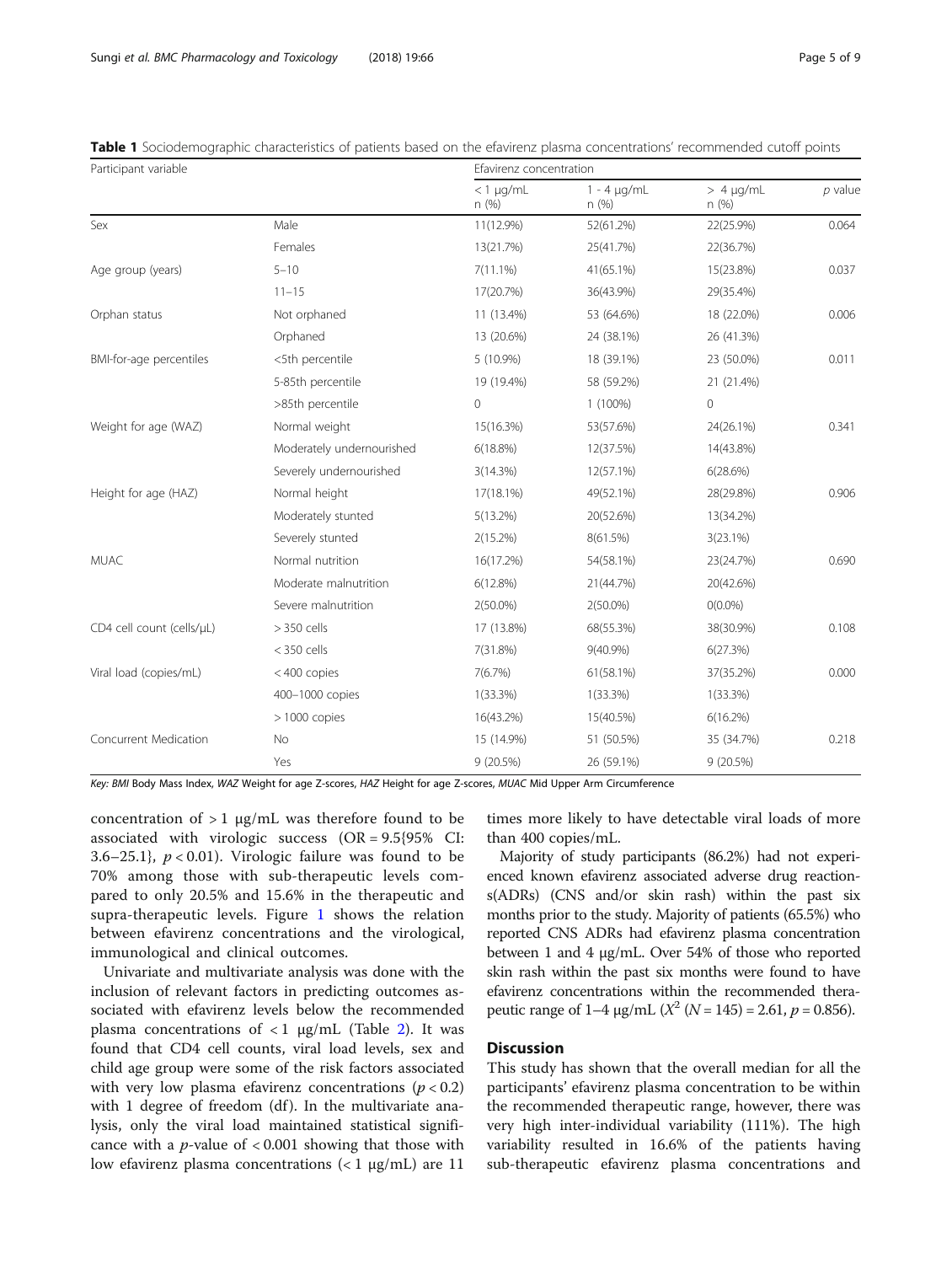| Variable                       | Number of<br>efavirenz samples N | Efavirenz<br>$< 1$ µg//mL<br>N (%) | Univariate analysis    |         | Multivariate analysis |             |
|--------------------------------|----------------------------------|------------------------------------|------------------------|---------|-----------------------|-------------|
|                                |                                  |                                    | Crude OR (95% CI)      | p-value | Adjusted OR (95% CI)  | $p$ - value |
| Sex                            |                                  |                                    |                        |         |                       |             |
| Male                           | 85                               | 11 (12.9)                          |                        |         | $\mathbf{1}$          |             |
| Female                         | 60                               | 13 (21.7)                          | 1.86 (0.77-4.49)       | 0.168   | 1.83 (0.68-4.95)      | 0.232       |
| Age group (years)              |                                  |                                    |                        |         |                       |             |
| $5 - 10$                       | 63                               | 7(11.1)                            | $\mathbf{1}$           |         | $\mathbf{1}$          |             |
| $11 - 15$                      | 82                               | 17 (20.7)                          | $2.09(0.81 - 5.41)$    | 0.128   | $2.07(0.69 - 6.15)$   | 0.192       |
| Orphan status                  |                                  |                                    |                        |         |                       |             |
| No                             | 82                               | 11(13.4)                           | $\mathbf{1}$           |         |                       |             |
| Yes                            | 63                               | 13 (20.6)                          | $1.67(0.69 - 4.05)$    | 0.249   |                       |             |
| CD4 (cells/µL)                 |                                  |                                    |                        |         |                       |             |
| > 350                          | 123                              | 17 (13.8)                          | 1                      |         | $\mathbf{1}$          |             |
| $< 350\,$                      | 22                               | 7(31.8)                            | 2.91 (1.03-8.17)       | 0.043   | $0.79(0.22 - 2.84)$   | 0.718       |
| Viral Load (copies/mL)         |                                  |                                    |                        |         |                       |             |
| < 400                          | 105                              | 7(6.7)                             | $\mathbf{1}$           |         | $\mathbf{1}$          |             |
| >400                           | 40                               | 17(42.5)                           | 10.3 (3.84-27.86)      | 0.000   | 11.0 (3.66-33.09)     | 0.000       |
| <b>BMI-for-Age Percentiles</b> |                                  |                                    |                        |         |                       |             |
| $5th - 85th$                   | 99                               | 19 (19.2)                          | 1                      |         |                       |             |
| $<$ 5th                        | 46                               | 5(10.9)                            | $0.51(0.18 - 1.47)$    | 0.215   |                       |             |
| Height for age                 |                                  |                                    |                        |         |                       |             |
| Normal height                  | 94                               | 17(18.1)                           | $\mathbf{1}$           |         |                       |             |
| Moderately stunted             | 38                               | 5(13.2)                            | $0.68$ $(0.23 - 2.01)$ | 0.493   |                       |             |
| Severely stunted               | 13                               | 2(15.4)                            | $0.82$ (0.17-4.06)     | 0.811   |                       |             |
| Weight for age                 |                                  |                                    |                        |         |                       |             |
| Normal weight                  | 92                               | 15 (16.3)                          | $\mathbf{1}$           |         |                       |             |
| Moderate malnutrition          | 32                               | 6(18.8)                            | $1.18(0.42 - 3.37)$    | 0.751   |                       |             |
| Severe malnutrition            | 21                               | 3(14.3)                            | $0.86$ (0.22-3.27)     | 0.820   |                       |             |

<span id="page-5-0"></span>Table 2 Univariable and multivariable logistic regression analysis to assess the risk factors associated with efavirenz plasma concentration below 1 μg//mL among children being treated with efavirenz based cART

Key: cART combination antiretroviral therapy, OR Odds Ratio, CI Confidence interval, BMI Body mass index

30% with supra therapeutic and potentially harmful plasma concentrations. Virologic failure was very high (70%) among those with sub-therapeutic levels compared to those with therapeutic and supra-therapeutic levels. The probability of having virological failure among those with sub-therapeutic levels was 11 times more compared to those with therapeutic and supra-therapeutic levels.

The median efavirenz levels from this study are comparable to the findings reported in another study whereby a median of 2.8 μg/mL was observed with the samples having been collected 8–20 h post dosing [[26](#page-8-0)]. The proportion of patients found with recommended adequate efavirenz plasma concentrations in this study was 53.1%. This proportion is much lower than that seen in other studies where the proportions of patients within the recommended therapeutic levels ranged from 60 to 71%

[[12](#page-8-0), [27](#page-8-0), [28](#page-8-0)]. However, a meta-analysis by Bouazza et al. showed that the probability of being within the recommended therapeutic range varied between 56 and 60% regardless of the fixed dose combination [\[29\]](#page-8-0). These results are more in keeping with the findings from our study.

We observed a wide range of inter-individual variability of 111% in the plasma concentrations placing a very large proportion of the children outside the therapeutic range of 1–4 μg/mL. Such wide inter-individual variabilities have also been seen by other studies [[10,](#page-8-0) [28,](#page-8-0) [30](#page-8-0)]. The variability may be attributed to the growth and development processes which are still ongoing among pediatric patients impacting the maturity of metabolic organs such as liver and kidneys, feeding patterns affecting drug absorption and hence bioavailability, maturation of hepatic enzymes and variation in drug elimination [\[31](#page-8-0), [32](#page-8-0)]. Variability can furthermore be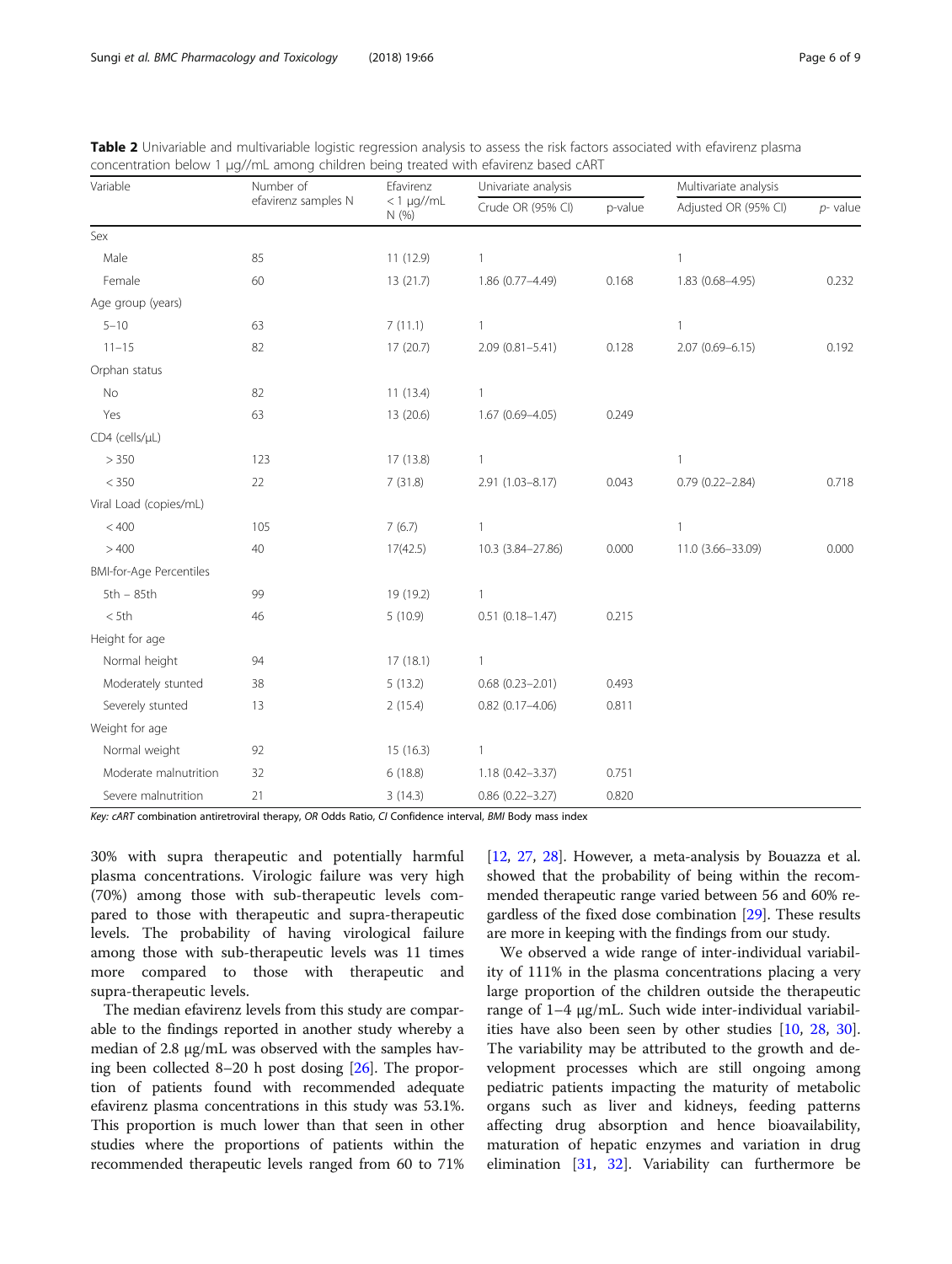<span id="page-6-0"></span>

attributed to genetics, particularly single nucleotide genetic polymorphism of the gene for CYP2B6 enzyme responsible for efavirenz metabolism [\[33](#page-8-0)]. Higher mean plasma efavirenz concentrations in Tanzanians were observed compared to Ethiopians, suggesting slow efavirenz metabolism among Tanzanians [\[34](#page-8-0)]. This is consistent with our findings in which 30.3% of our study participants were found to have efavirenz plasma concentrations above the recommended therapeutic interval even though these patients had been on efavirenz doses prescribed in accordance with the recommended weight bands. Therefore, based on our findings we believe that some of our study participants might be slow efavirenz metabolizers due to genetic polymorphism leading to higher than recommended plasma concentrations.

Our study found that a significantly strong association exists between efavirenz plasma concentration and virologic response. Out of the 24 participants (16.6%) with sub-therapeutic plasma efavirenz concentrations 17 (70.8%) were found to have poor virologic treatment response compared to only 20.5% and 15.6% of those with therapeutic and supra-therapeutic efavirenz plasma concentrations respectively. Patients with plasma efavirenz concentrations of below 1 μg/mL are 11 times more likely to have detectable viral load levels. Our findings are consistent with findings in other studies which also

found the existence of significant association between efavirenz plasma concentrations and virologic treatment response [\[15,](#page-8-0) [35](#page-8-0)–[39\]](#page-8-0). Various studies have also reported sub-therapeutic concentrations of varying prevalence, relating it to non-adherence to treatment and associating it with poor treatment response [\[28,](#page-8-0) [40\]](#page-8-0).

Poor virologic treatment response was observed in 15.6% of participants with supra-therapeutic efavirenz concentrations. Viral resistance may be the reason for these patients to have poor virologic response despite the fact that they were found to have supra-therapeutic concentrations. The high proportion of children with supra-therapeutic efavirenz concentrations suggests that the doses of efavirenz given to our pediatric patients may not be optimal in providing the necessary concentrations for therapeutic needs putting them at a higher risk for CNS toxicity. Supporting our findings with the findings by Mukonzo et al., we believe that our pediatric patients are being given efavirenz at doses larger than their therapeutic needs exposing them to more potential risk of CNS adverse drug reactions (40). These findings also emphasize the importance of monitoring efavirenz plasma concentrations to ensure that pediatric patients whose pharmacokinetics are subject to constant changes due to growth and development benefit maximally from cART.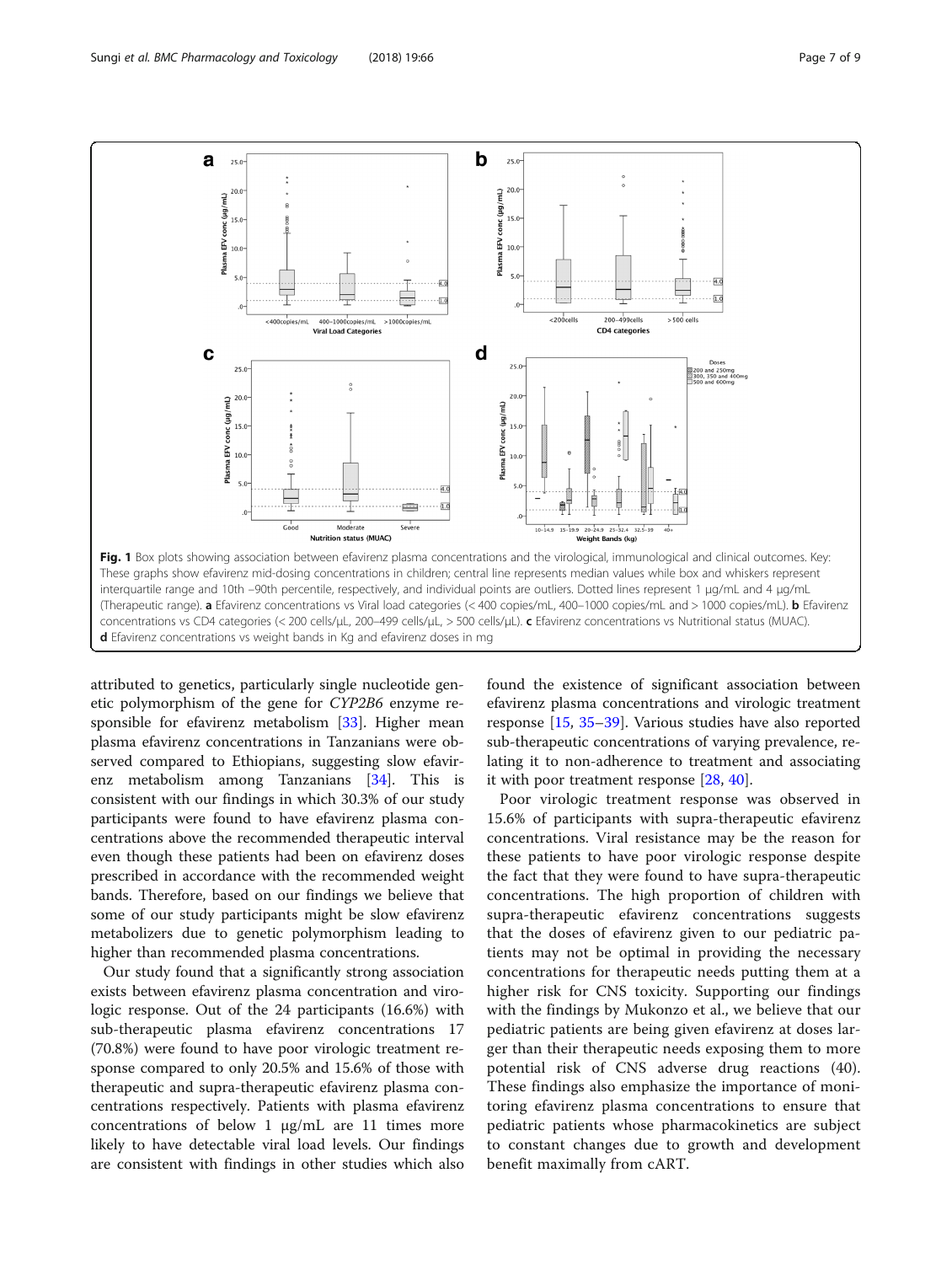<span id="page-7-0"></span>Clinical response based on weight for age, height for age and MUAC revealed a non-significant association between efavirenz plasma concentration and clinical treatment response. The study by Mutwa et al. conducted in Rwandan children reported that a poor clinical response based on WAZ or HAZ is associated with a poor immunological recovery and virological failure [\[41](#page-8-0)].

It is known that children in sub-Saharan Africa have high levels of malnutrition with low weight-and-height for age indicating large proportions of wasting and stunting. Studies within Tanzania and neighboring countries have reported high proportions of poor nutritional status among HIV children [[41](#page-8-0)–[43](#page-8-0)]. Similar proportions have been seen in this study where a large number of children were either stunted or underweight, and among the underweight a significant proportion were wasted. The poor nutritional status of the children could potentially have an impact on the immunological and pharmacological responses to cART.

## Conclusion

Our study has demonstrated a wide inter-individual variability in efavirenz plasma concentrations among Tanzanian pediatric patients in routine clinical practice with a little over half of the children within the recommended therapeutic range. Virologic failure is very high in children with sub-therapeutic levels with the probability of having virological failure among those with sub-therapeutic levels being 11 times more compared to those with therapeutic and supra-therapeutic levels. A large proportion of children have poor nutritional status. Children with concentrations outside the therapeutic window pose a risk of treatment failure due to sub-therapeutic plasma concentrations and risk for CNS adverse drug reactions resulting from supra-therapeutic levels. This emphasizes the importance of conducting therapeutic drug monitoring to ensure better treatment success particularly for pediatric HIV patients.

#### Abbreviations

AIDS: Acquired Immunodeficiency Syndrome; BMI: Body mass index; cART: Combination antiretroviral therapy; CNS: Central Nervous System; CTCs: Care and Treatment Centers; CV: Coefficient of Variation; HAZ: Height for age; HIV: Human immunodeficiency virus; HPLC: High-Performance Liquid Chromatography; ICD: Infectious Disease Center; IRB: Institutional Review Board; MNH: Muhimbili National Hospital; MUAC: Mid upper arm circumference; MUHAS: Muhimbili University of Health and Allied Sciences; NACP: National AIDS control Program; NNRTI: Non-Nucleoside Reverse Transcriptase Inhibitor; NRTI: Nucleoside Reverse Transcriptase Inhibitors; WAZ: Weight for Age; WHO: World health organization

#### Acknowledgements

This study would not be successful without active involvement of the children and their guardians. We also thank the nurses in those CTCs for assisting in identifying patients and obtaining data from the CTC files and Ms. Dorisia Nanage for running the HPLC analysis.

#### Funding

This study was a Masters' of Science dissertation research through the Muhimbili University of Health and Allied Sciences. MUHAS had no role with the data collection process or analysis. Likewise, they were not involved in the writing of the report. The authors have had full access of the data, and the decision to submit report for publication.

#### Availability of data and materials

The dataset used for the analysis of this study are available from the corresponding author on reasonable request.

#### Authors' contributions

SS and SM designed the study. SS drafted the manuscript and was responsible for the study conduct. NU was involved in laboratory analysis of samples. SS, EN and SM participated in the data analysis and interpretation of the report. All authors were involved in the review of the manuscript. All authors read and approved the final manuscript.

## Ethics approval and consent to participate

The study protocol was ethically approved by the Muhimbili University of Health and Allied Sciences (MUHAS) Institutional Review Board (IRB) in Dar es Salaam, Tanzania. Permissions to conduct the study from each of the six study sites. Before involvement in the study we obtained informed consent from the parents/guardians of the children for screening, and involvement in the study. Assent was also sought from participants aged between 10 and 15 years of age. Data and any information obtained during the study were kept strictly confidential with only the research team being allowed access.

#### Consent for publication

Not applicable

#### Competing interests

The authors declare that they have no competing interests.

#### Publisher's Note

Springer Nature remains neutral with regard to jurisdictional claims in published maps and institutional affiliations.

#### Author details

<sup>1</sup> Health Department, Chamwino District Council, Chamwino, Dodoma Tanzania. <sup>2</sup>Unit of Pharmacology and Therapeutics, School of Pharmacy, Muhimbili University of Health and Allied Sciences (MUHAS), Dar es Salaam, Tanzania. <sup>3</sup>Management Development for Health (MDH), Dar es Salaam, Tanzania. <sup>4</sup> Department of Clinical Pharmacology, School of Medicine, Muhimbili University of Health and Allied Sciences (MUHAS), Dar es Salaam, Tanzania.

## Received: 11 October 2017 Accepted: 11 October 2018 Published online: 23 October 2018

#### References

- 1. (WHO). Global update on HIV treatment: Results, Impact and Opportunities.; 2013.
- 2. Temiye EO, Akinsulie AO, Ezeaka CV, Adetifa IM, Iroha EO, Grange AO, et al. Constraints and prospects in the management of pediatric HIV/AIDS. J Natl Med Assoc. 2006;98(8):1252–9.
- 3. NACP. National Guidelines For the management of HIV and AIDS. Fourth Edition 2012. 2012. Available from [https://aidsfree.usaid.gov/sites/default/](https://aidsfree.usaid.gov/sites/default/files/hts_policy_tanzania.pdf) files/hts\_policy\_tanzania.pdf
- 4. Organization WH. Technical update on treatment optimization. Use of efavirenz during pregnancy: a public health perspective. Available from [http://apps.who.int/iris/bitstream/handle/10665/70920/9789241503792\\_eng.](http://apps.who.int/iris/bitstream/handle/10665/70920/9789241503792_eng.pdf;jsessionid=2A042C9A9E9A72C58F94731FB9C8C880?sequence=1) [pdf;jsessionid=2A042C9A9E9A72C58F94731FB9C8C880?sequence=1.](http://apps.who.int/iris/bitstream/handle/10665/70920/9789241503792_eng.pdf;jsessionid=2A042C9A9E9A72C58F94731FB9C8C880?sequence=1) 2012.
- 5. Cain LE, Phillips A, Lodi S, Sabin C, Bansi L, Justice A, et al. The effect of efavirenz versus nevirapine-containing regimens on immunologic, virologic and clinical outcomes in a prospective observational study. AIDS. 2012; 26(13):1691–705.
- 6. Ngo-Giang-Huong N, Jourdain G, Amzal B, Sang-a-gad P, Lertkoonalak R, Eiamsirikit N, et al. Resistance patterns selected by nevirapine vs. efavirenz in HIV-infected patients failing first-line antiretroviral treatment: a bayesian analysis. PLoS One. 2011;6(11):e27427.
- 7. Antiretroviral Therapy Cohort C, Mugavero MJ, May M, Harris R, Saag MS, Costagliola D, et al. Does short-term virologic failure translate to clinical events in antiretroviral-naive patients initiating antiretroviral therapy in clinical practice? AIDS. 2008;22(18):2481–92.